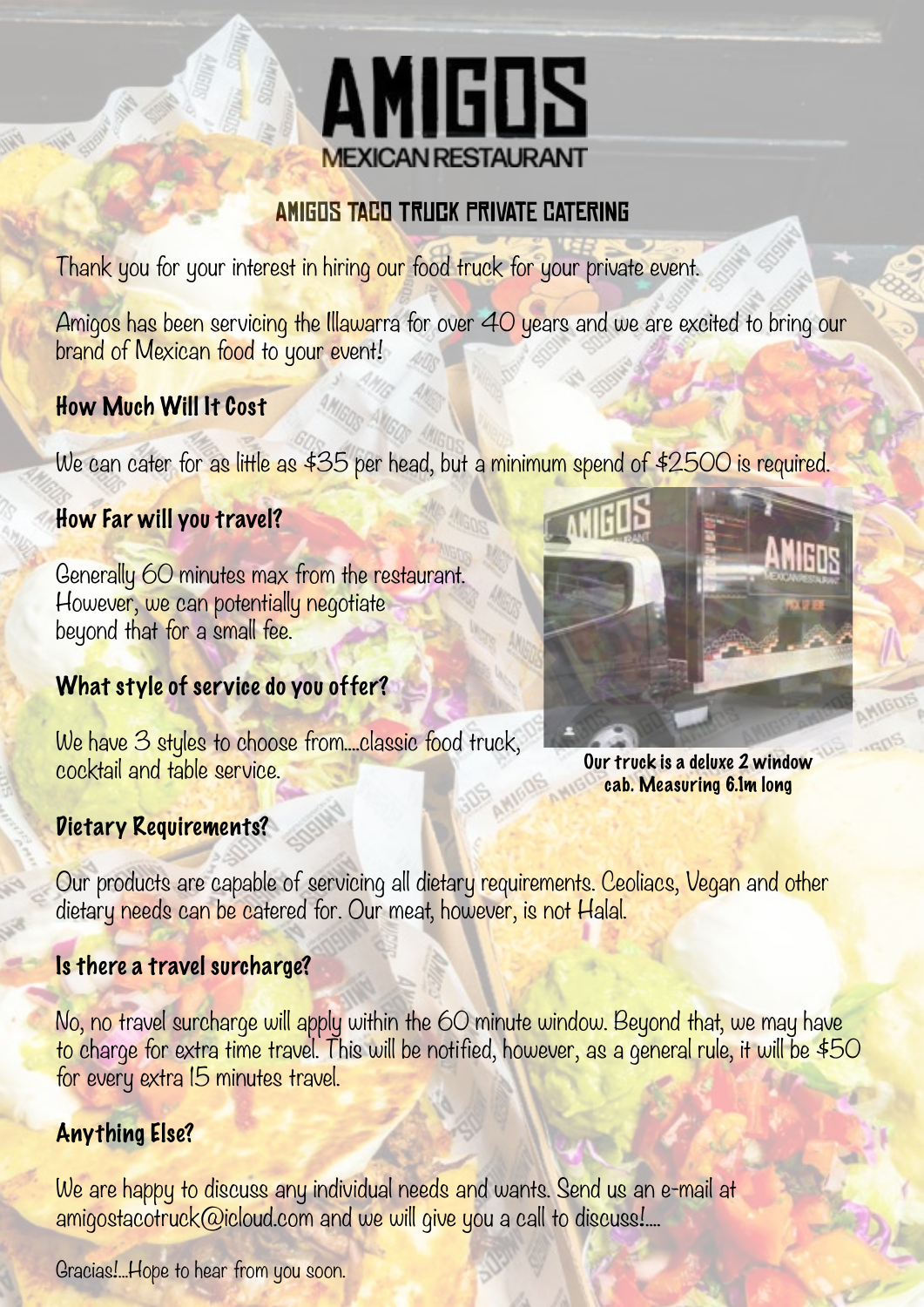## Option A

#### \$35 per head

## Order on Demand - unlimited

Classic Food Truck Style Service

Your guests will come up and order at the truck individually and receive their food in kind.

Great option for those looking for a relaxed authentic food truck feel.

Our truck will be on-site for 2 hours, further time can be arranged at \$250 per hour. Menu

# Jalapeño Poppers

# Buffalo Wings

Bbq, Chipotle, Franks Hot Sauce or Plain With ranch, chipotle cream or blue cheese dipper

> Nachos Beef, Pulled Pork, Chicken & Vege

> Quesadillas Beef, Pulled Pork, Chicken & Vege

**Tacos**  Beef, Pulled Pork, Chicken, Vege Pork Belly & Chorizo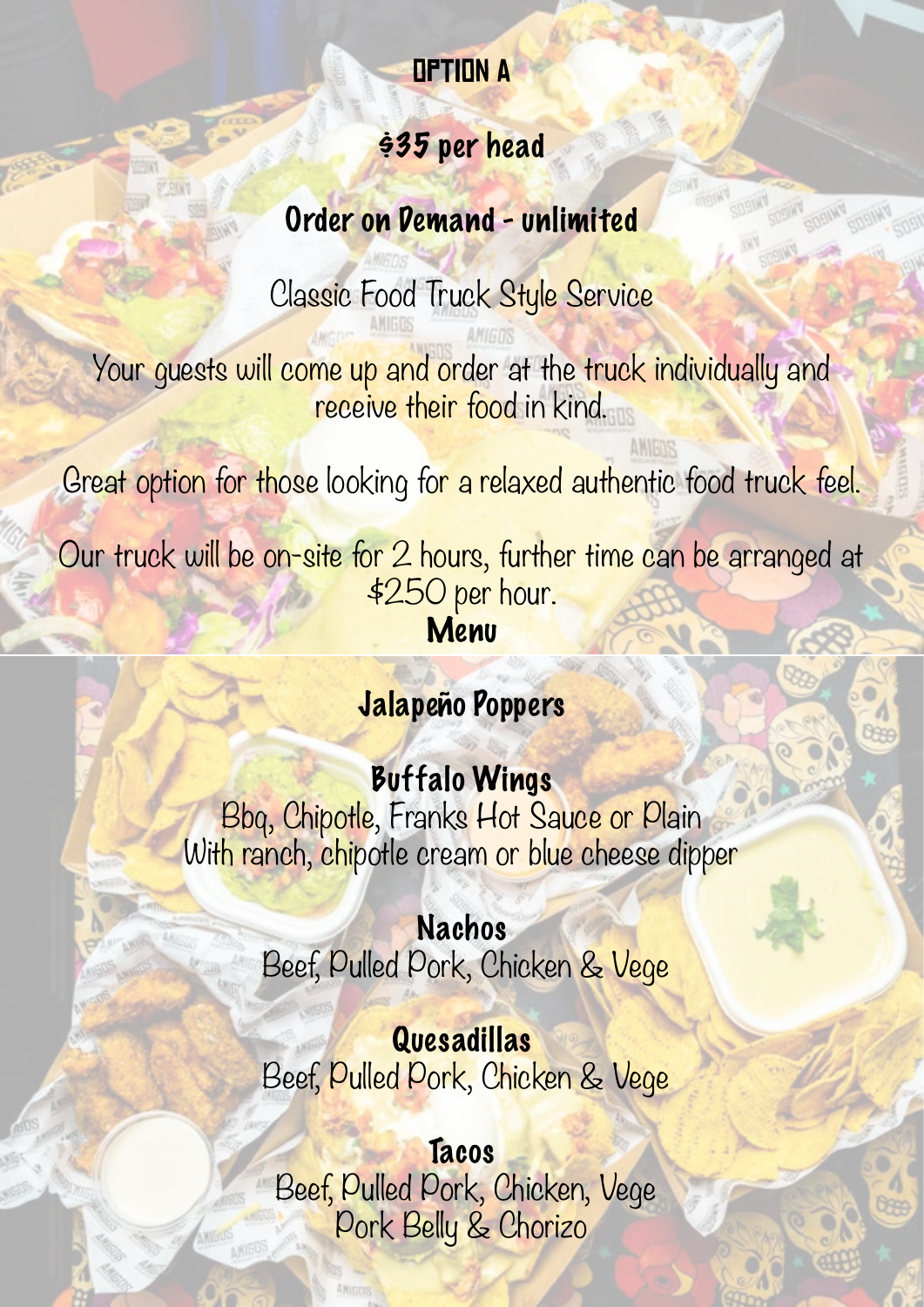## Option B

#### \$40 per head

Order on Demand - unlimited

Classic Food Truck Style Service

Same details as option A with churros included.

#### Menu

## Jalapeño Poppers

Buffalo Wings Bbq, Chipotle, Franks Hot Sauce or Plain With ranch, chipotle cream or blue cheese dipper

> Nachos Beef, Pulled Pork, Chicken & Vege

> Quesadillas Beef, Pulled Pork, Chicken & Vege

**Tacos**  Beef, Pulled Pork, Chicken, Vege Pork Belly & Chorizo

Churros Fancy Mexican Doughnuts Served w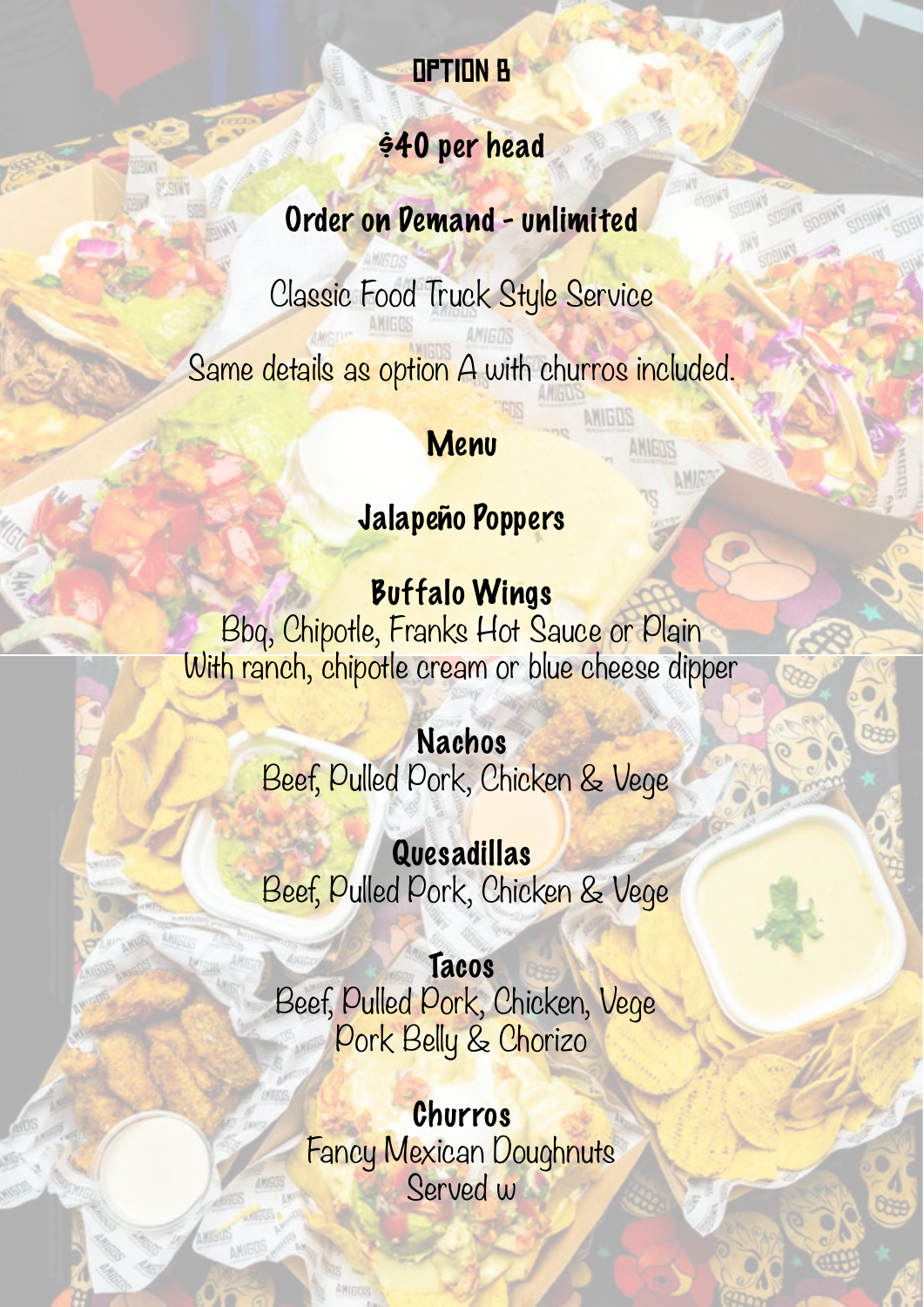## Option c

## \$50 per head

## Canapé Service

Wanting to mingle without the hassle of your group ordering? Then our canapé/cocktail service will be perfect For your convenience, we will provide staff to bring the food around to your guests. Cost of Wait staff =  $$50$  per staff member per hour I wait staff will be required for every 25 people

# Menu

#### Prawn Tostaditas

Small fried tortillas are topped w' chipotle prawns, guacamole, sour cream & pickled jalapeño

# Jalapeño Poppers

Buffalo Wings Bbq, Chipotle, Franks Hot Sauce or Plain With ranch, chipotle cream or blue cheese dipper

> Mini Nachos Beef, Pulled Pork, Chicken & Vege

> > **Tacos** Chicken, Pork Belly & Vege

Churros Fancy Mexican Doughnuts